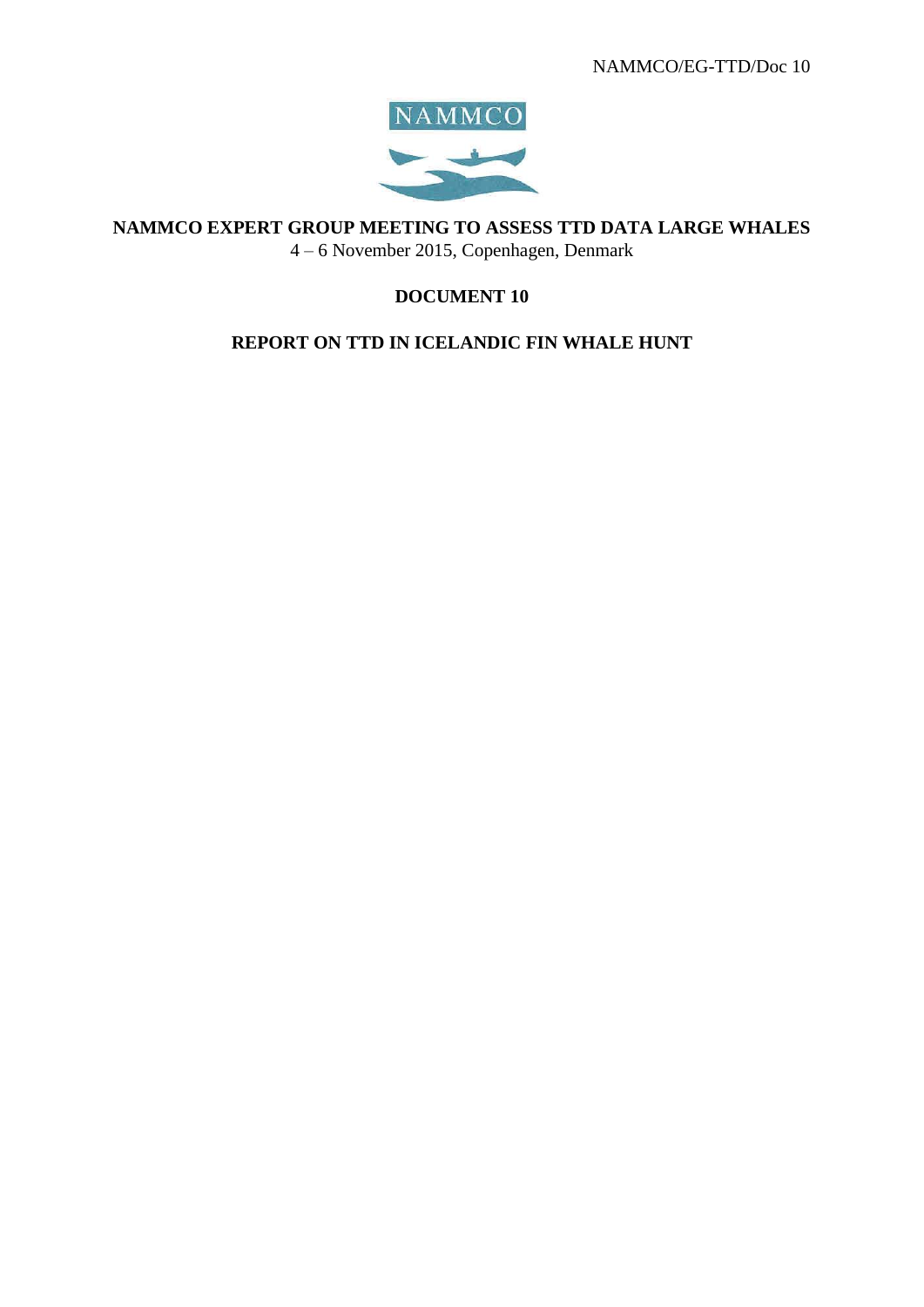# **Killing efficiency in the Icelandic fin whale hunt 2014**

## **Report to the Directorate of Fisheries in Iceland, February 19, 2015**

**By Dr. Egil Ole Øen Wildlife Management Service-Sweden egiloeen@online.no**

#### **Background and brief summary of results**

Survival time (ST), Time to death (TTD) and Instantaneous death rate (IDR) are terms that are used to measure and quantify the killing efficiency or standard of killing methods and practices used in whaling operations (Øen 1995). Sampling and analysis of ST and TTD data in a standardised manner make it possible to compare the killing efficiency of different hunting practices and hunting gears and also measure the impact of developments, changes in hunting practices and training of hunters etc.

A NAMMCO Expert Group Meeting in 2010 to assess TTD data and results from whale hunts (NAMMCO 2010) recommended sampling of TTD data from several hunts, including the Icelandic hunt of fin whales (*Balaneoptera physalus*) with the aim to compare and evaluate the killing efficiency of hunting methods and identify possible improvements and implementation of these in the hunt. NAMMCO recommended that data of TTD should be collected and analysed with covariates (animal size, shooting distance and angle of harpoon cannon shot, hit region and detonation area) like it had been done for more than 5000 minke whales (*Balaenoptera acutorostrata*) in Norway during 1981-2002 (Øen 1995, 2003).

To follow up these recommendations the Directorate of Fisheries in Iceland engaged the author of this report to organize the sampling of TTD data from the Icelandic fin whale hunt in 2014 and also to process and organise the analysis of the data in compliance with the NAMMCO recommendations.

In 2014 TTD data was sampled from 50 fin whales caught from two vessels. The results show that 84% of the whales had died instantly. The whales were killed with 90 mm Kongsberg harpoon canons and Whale Grenade-99 modified with 100 g of pressed penthrite as explosive. Grenade detonation in the thorax (chest), in or at the thoracic spine, neck or brain resulted in 100% instant death. This is superior to the results recorded from hunts using black powder grenades and also for most other hunts of whales where TTD has been recorded. Also the penthrite grenade has shown to be far more reliable in function and safer in use than grenades with black powder as explosive that had been used earlier.

#### **Work to improve the killing efficiency in the Icelandic fin whale hunt 1985-2013**

Development work to improve the killing efficiency in the hunt of fin whale in Iceland has been an on going process initiated and financed by the company Hvalur hf since 1985.

The hunt in 2014 was carried out using 90 mm Kongsberg harpoon canon and a new harpoon grenade designed to trigger the detonation of 100 g of the explosive penthrite (PETN) at a depth of 110 cm after penetration into the whale. The development of the grenade, which was concluded in 2013 replaced"The Black Powder Grenade" with 650 g of black powder as explosive, a type of grenade that has been used for large whales for at least 70-80 years.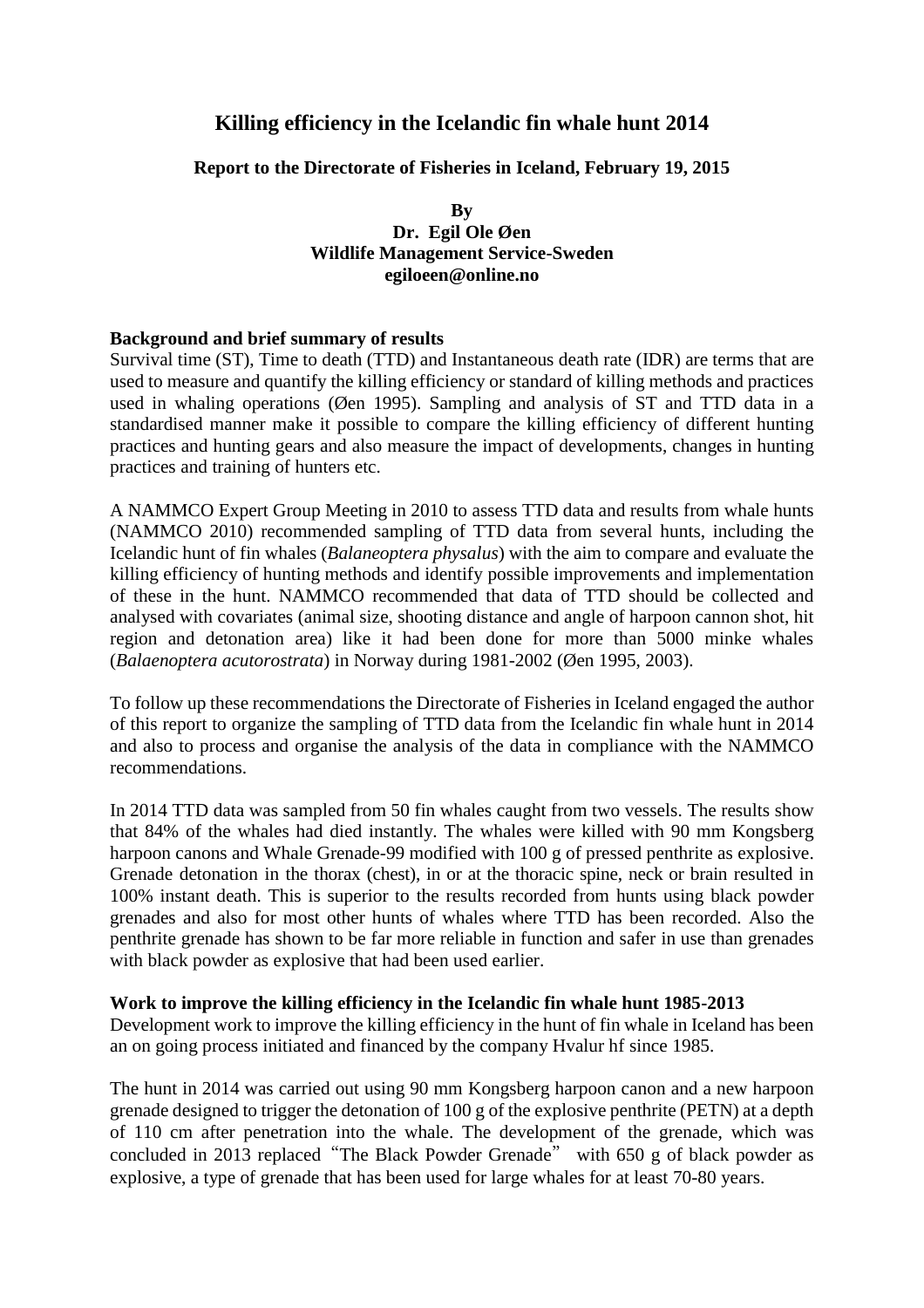## Fin whale hunting using black powder grenade

Black powder belongs to the so-called primary explosives. These explosives are very sensitive in nature and can be brought to explode by external heat, pressure, friction, mechanical shock or electric sparks. If it gets wet it will misfire. Black powder also contains sulphur, which smells and affects taste and causes waste of meat. The black powder used in whale grenades is packed in a cast iron casing that splits up (fragments) into small and larger pieces upon detonation. The whales are killed of a combination of the blow and the splints from the iron casing. The wounding and killing efficiency of such splints is however unpredictable as it depends on which organs that are hit and if they are fatally wounded.

No systematic sampling of data regarding killing efficiency (TTD) of black powder grenades seems to be carried out except a few data sampled from the fin and sperm whale (*Physeter*  macrocephalus) hunt in Iceland. Rowsell (1979) examined 16 sperm whales and three fin whales during butchering. Based on organ damages he concluded that onset of unconsciousness was rapid in eight whales, while onset of unconsciousness was slow in seven whales. Four whales had been reshot with a second harpoon. Lambertsen and Moore (1983) observed the kill and flensing (butchering) of 19 fin whales and estimated a median TTD to three minutes and the mean TTD to five minutes. No whales were recorded instantly dead but six whales were recorded unconscious instantly or within 10 seconds. The median and mean time to unconsciousness were estimated to two minutes and about 3.5 minutes, respectively. The longest survival time recorded was 16 minutes.

#### Development of the penthrite whale grenade for 90 mm harpoons

Secondary explosives, like penthrite (PETN), are much more stable than black powder and carry greater explosive power. Penthrite is thermally the most stable and least reactive of its category of explosives. High temperatures are needed (4 250 ˚C) to set it off and penthrite detonates even if it has become wet. Penthrite has proven to be very efficient to render whales unconscious and/or dead almost instantly by producing pulses of "shock" and pressure waves that travel spherical (in all directions) at hypersonic speed causing severe damage to vital organs. Massive lacerations, bleedings and cuts, usually occur at the detonation site, and injuries and bleeding are often found in the brain, heart, lungs and other vital organs (Øen EO, 1995; Knudsen and Øen, 2003). Consequently, there is no need for a casing that produces splints at the detonation. In addition penthrite does not affect the usefulness or taste of the meat because it does not dissolve in water, and upon detonation it breaks down into natural gases and water.

#### 1985-1989

Experiments on 90 mm harpoon grenade technology started in Iceland in 1985 and continued to 1989 in conjunction with the Icelandic program of whale research. The experiments showed that it was possible to instantly kill a fin whale and safely use the contemporary Norwegian minke whale grenade with a charge of 22 g of penthrite fuse on 90 mm harpoons.

A prototype penthrite grenade was made using the core of the contemporary Norwegian minke whale grenade in 1986. The prototype was equipped with a casing of steel large enough to accommodate 100 g of penthrite fuse. After shooting tests at artificial targets the grenade was used for the hunt of several fin and sei whales (*Balaenoptera borealis*) from 1986 to 1989 and a few fin whales in 2006. In 1986 one member of the flensing crew sampled data on TTD for 10 fin and 16 sei whales. Based on information from the gunner on behaviour of the whales after being hit and observations at the flensing the IDR was estimated to approx. 70-80%. However, no systematic necropsy of the whales or statistical analysis of the data had been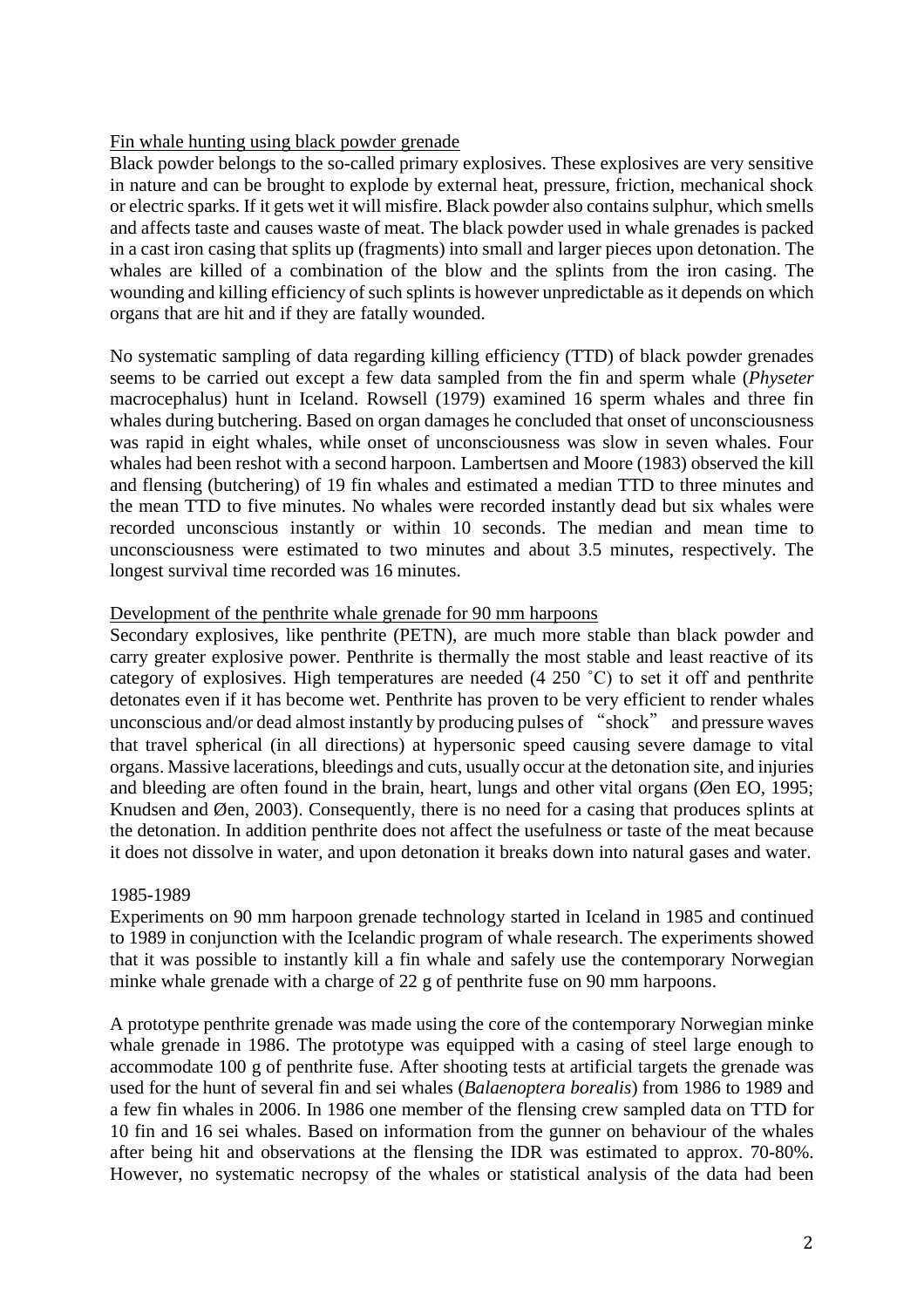undertaken. The only firm conclusion that can be drawn from these data is that detonation of 100 g of penthrite fuse in the chest or near the spinal column in the chest or neck resulted in instant death (Øen 1986).

#### 2009-2014

When the commercial fin whale hunt in Iceland was restarted in 2009, a new penthrite grenade, Whale Grenade–99 with 30 g of casted/pressed penthrite, had been developed and implemented in the Norwegian minke whale hunt (Øen EO, 2006). This grenade is made of aluminium. The former grenade of steel from the 1980ies that had been modified for fin whale hunt 1986 was no longer produced. The new minke whale grenade had therefore to be modified to accommodate a 100 g penthrite charge and a longer and stronger trigger line. A prototype was made and tried in the fin whale hunt in 2009 and with some minor modifications in 2010. However, in cases where the heavy 90 mm harpoon with the grenade in the tip hit hard bones it misfired due to damage of the aluminium core.

No fin whaling took place in Iceland in 2011 and 2012. Before the hunting season 2013 the prototype from 2009 was re-designed. The aluminium core was replaced with stainless steel and the nylon trigger line was replaced with a 90 cm long Dynex® braid 60 line with knot breaking strength of 425 kg. The trigger hooks were moved from the grenade core and fixed with a metal plate to the serving rope for the harpoon claws. The function of the grenade and trigger line was thoroughly tested on artificial targets before it was implemented in the hunt. Gunners and crews were informed how to safely handle and use the grenade and the gunners were instructed to aim the harpoon at the chest of the whale and from the side. Also the crews at the flensing plan were instructed how the grenade was constructed and how to safely handle grenades that were suspected for misfire (duds).

The new grenade was well received by the hunters. However, inspection of carcasses during flensing showed that the gunners often fired at the whales from a narrow angel from behind instead of from the side. Also two serious incidents of premature detonation of the grenade in front of the harpoon canon were reported. Examination of these incidents revealed that the trigger line was not sufficiently fixed and triggered the detonation when the harpoon accelerated out of the barrel. Except of the flaw with the trigger line, the grenade functioned well and needed no further modification.

Prior to the 2014 hunting season the gunners and crews attended a training course where i.a. the incidents with the trigger line and results from the 2013 trials were discussed in details in addition to issues covering safety and function of the grenade, anatomy of the fin whale with particular emphasis on position of vital organs like the central nervous system (brain, spinal column in chest and neck) and the cardiovascular system (heart, lungs and large vessels in the chest). The gunners were instructed of the importance of aiming the harpoon grenade at the chest and to hold the shot until they could fire at the whale from the side (45°-135° relative to the animal's long axis).

## Electronic sights for 90 mm Kongsberg harpoon canon

Harpoon guns are traditionally equipped with fixed simple open sights that cannot be easily adjusted. Open sights generally are used where the rear sight is at significant distance from the shooter's eye. They provide minimum occlusion of the shooter's view, but at the expense of precision. Since the eye is only capable of focusing on one plane, and the rear sight, front sight, and target are all in separate planes, only one of those three planes can be in focus. The challenge to the harpoon canon gunner is therefore to keep the focus on the correct plane to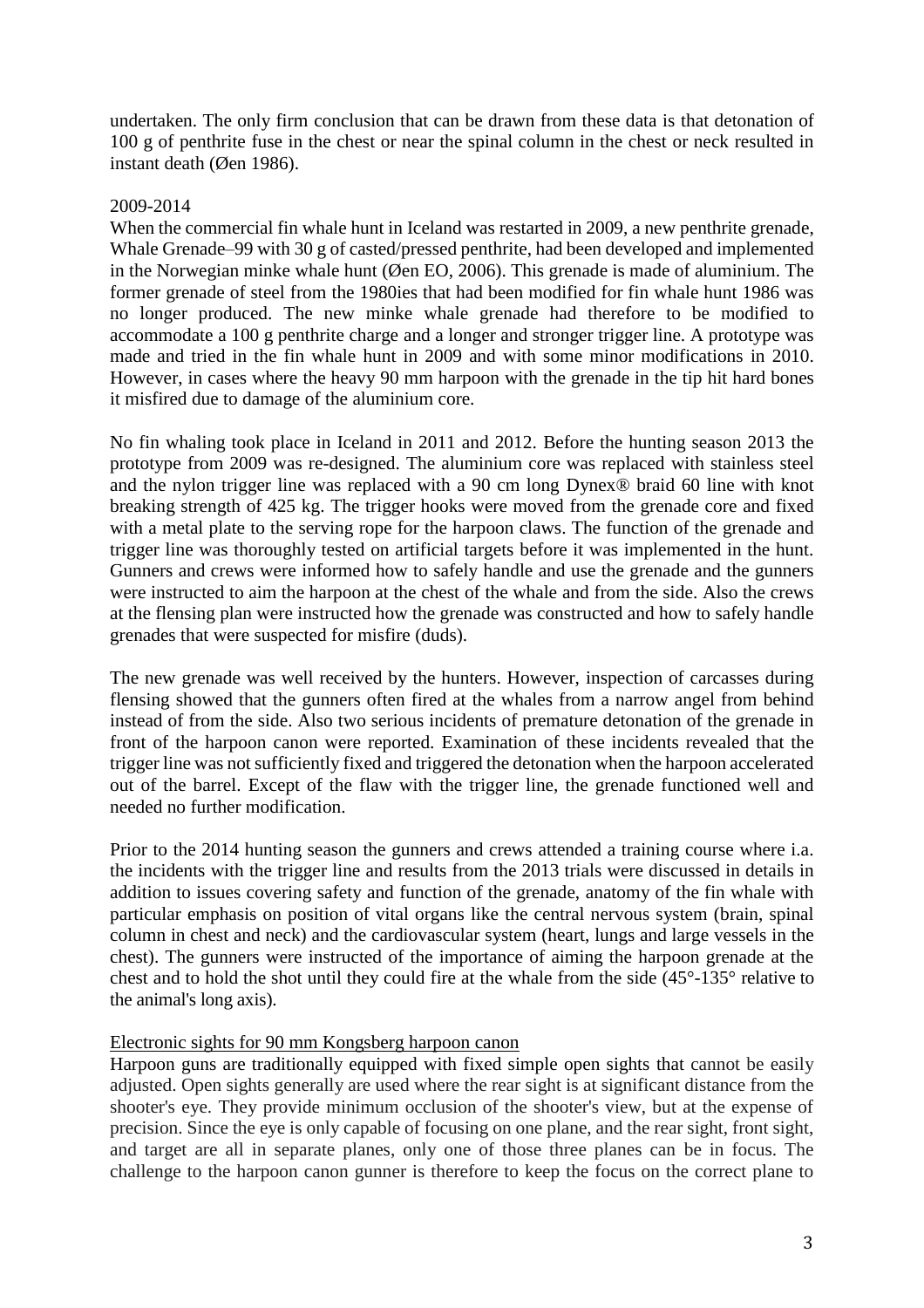allow for best sight alignment. Open sights can be replaced by [telescopic sights](http://en.wikipedia.org/wiki/Telescopic_sight) also for harpoon canons to give an accurate aiming point. However, as bad weather and rain might disturb the view of telescopic sights the open iron sights may still be fitted alongside the other sight for back-up usage.

Different telescopic sights were studied before one was chosen for trials late in the 2014 hunting season. New open iron sights of stainless steel were made and a telescopic sight - Red Ring Holosight<sup>®</sup> (RRH) - were mounted to the open sight pole of the 90 mm Kongsberg canon and fired in at an artificial target before the new sights were implemented in the hunting. The exact result of the shooting with the new sights is not known. The trial took place too late to be included in the sampling of TTD data in 2014. Also other types of holosights may be assessed. However, the gunners claim that the new sights were very successful and they do not want to go back to use traditional open iron sights.

### **Sampling of TTD data and results from the 2014 season**

Prior to the hunting season 2014 the data-sampling scheme that had been used for collection of TTD data for minke whales in Norway (Øen 1995, 2006) was adapted to sampling TTD data for fin whales. An experienced Norwegian veterinary officer well trained for TTD data collection after several season in the Norwegian minke whale hunt, was engaged and trained for this specific job. In addition to TTD, the behaviour of the whale after being shot, data on whale length, estimated range of shooting, the angle between the shot direction and the whale's long axis, the impact point on the whale, the detonation site, necropsy finds, grenade function and possible reshooting should be recorded.

The necropsy was given high priority and was carried out at the land station. To avoid any selection of animals, the veterinarian left the boat to do the necropsy of each carcass available, and then went out again with the first possible boat after the necropsy was finished. In cases of necropsy of whales where he had not been present on board at the killing, information of behaviour of the whales when shot and angle of shot were collected from the gunners' report schemes, available video recordings and interviews with the gunners and crews.

The time from a strike to the animal's death was recorded by using stop-watch. The time of death was recorded as recommended by The International Whaling Commission (IWC 1980), which is the moment at which cessation of flipper movement, relaxation of the mandible, or sinking without any active movement occur. In addition to these behaviour signs of death the recorded TTD should be verified through the findings of organ damage demonstrated at the autopsy. Shooting range and angle of the shot relative to the animal's long axis were estimated without instrumental aid.

Reports were received for 50 fin whales. No whales were reported lost.

The statistical analyse of sampled data was carried out by Professor Lars Walløe of The University of Oslo and the results of the survival plot (TTD) for the 50 fin whales are shown in Fig. 1. Instantaneous death was recorded for 42 whales (84 %). The whales not instantly killed (8) were reshot with penthrite grenade. The median survival time for those whales was 8 minutes with the shortest survival time of 6.5 minutes and the longest survival time of 15 minutes.

In 2014 like in 2013 the gunners have tended to shoot the whales slightly more from behind (about 135°-180° - relative to the animal's long axis) than from the recommended side position  $(45^{\circ} - 135^{\circ}$  - relative to the animal's long axis). The analysis showed that also whales shot slightly from behind had high IDR (Fig. 2). Results from minke whaling however show that it is a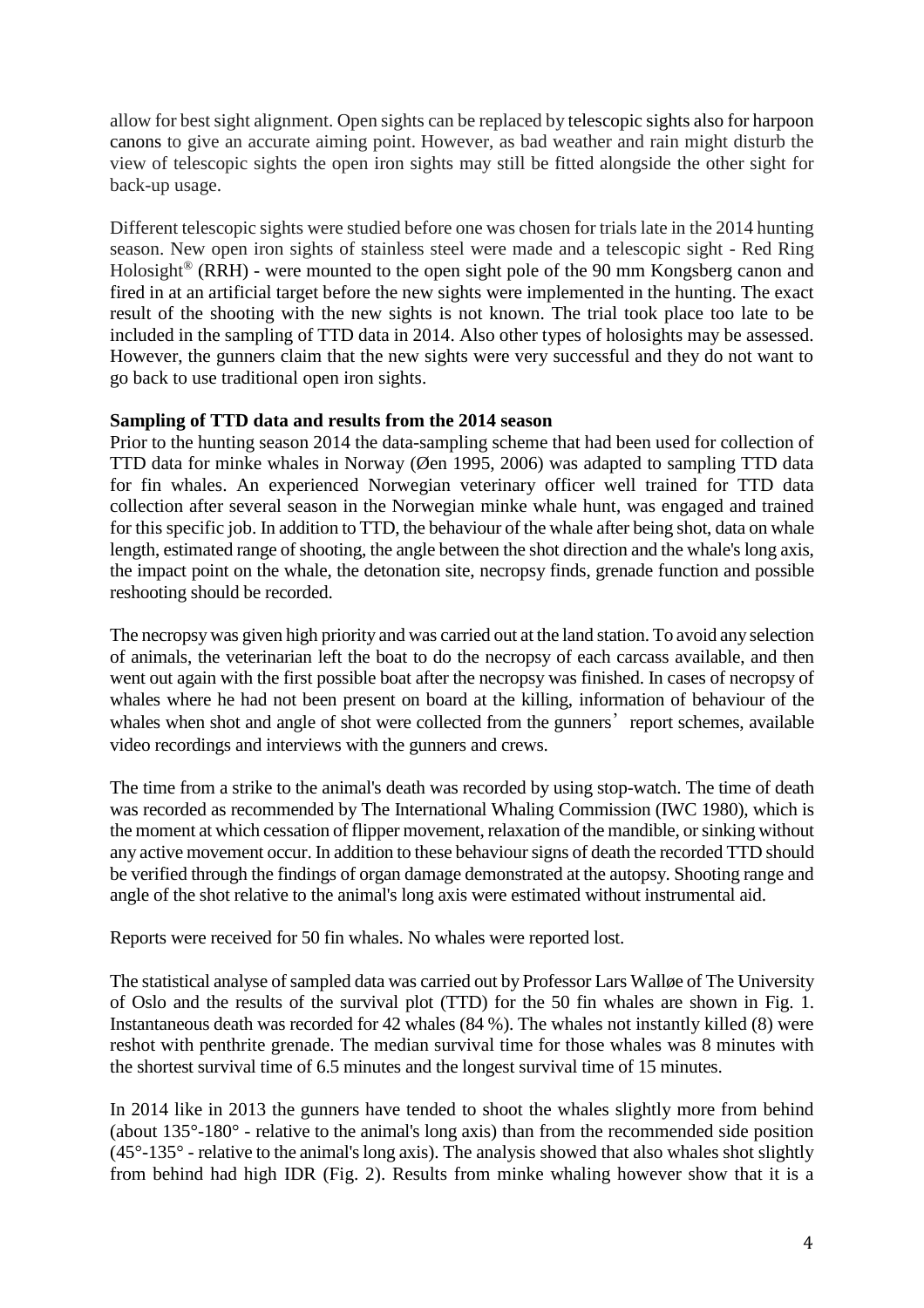significant higher risk for "poor hits", stray shots or detonation outside the most vital areas followed by longer survival time by shots fired from the front  $(0^{\circ} - 45^{\circ})$  or from behind (135°-180°) than shots fired from the side (45°-135°) (Øen 1995, 2006). Five of the eight fin whales that survived the first shot had been shot from behind or from the front.

Detonation in the chest, in or at the thoracic spine, neck or brain resulted in 100% instant death. Detonation inside the chest caused bleedings and severe damage and injuries to vital organs like heart, lungs and major blood vessels.

The recorded size/length of the whales varied from 50 to 69 feet. The shooting distance varied from 15 to 60 meter. There was a tendency that longer fin whales survived longer, and survival also increased with shooting distance. However, the differences were small and not statistically significant (8 whales). In the minke whale hunt with penthrite grenade no difference is recorded in TTD between small and larger whales, but TTD tends to increase with increased shooting range (Øen 1995).

### **Comments and conclusions**

Results obtained from autopsy of minke whales killed with penthrite grenades show that, in addition to the direct damage the detonation inflicts on the organ or organ systems it detonates in, penthrite causes shock wave-induced acute traumatic brain injury of sufficient severity to account for an instantaneous or very rapid loss of sensibility, even when it detonates in an area remote from the skull (Knudsen and Øen, 2003).

Observations have shown that when a whale is hit and fatally wounded in vital areas by a penthrite grenade as it rises to the surface to blow it will stop swimming immediately, roll on to its back, float for a short time before sinking with slacken jaw and the flipper along side the body. In contrast, if it is fatally hit as it dives after blowing, it will pull out some of the harpoon line before stopping and sinking. If the whale does not die or loose consciousness rapidly, it usually maintains its normal position in the water and starts swimming, dives and resurfaces to blow (Øen 1995). Consequently, confirmation of death based on the behavioural signs alone cannot always be performed.

There are also cases when the IWC criteria (IWC 1980) are not met in animals that are unconscious and dead (Øen 1995). For instance, weak tail movements may be registered, or the flippers may be held at an angle for some time even if there are no signs of life. Further, when a whale rolls over on its back gravity will prevent the jaw from slacken and it will remain closed. Also studies of brains of minke whales have shown that movements definitely occur in animals with severe traumatic brain injury incompatible with a persistent sensibility or life. In some cases, whales may hold their flippers out at an angle to the body while thrashing their tails violently for a minute or two before all movements cease and the flippers relax along sides of the body. Neuropathological examinations have shown that these movements often occur in whales with severe traumatic brain injury incompatible with persistent sensibility (Øen 1995; Øen and Knudsen, 2003) and that spinal reflexes probably trigger these convulsions after motor control of the spinal cord has been lost due to damage of the higher controlling centres in the brain. For comparison, in slaughter animals the occurrence of such convulsions are considered to be a good indicator that the animal is unconscious (Blackmore and Delany, 1988).

The data from the fin whale hunts with black powder grenades are limited and incomplete. The data available show that no whales were recorded instantly dead and only six out of nineteen (31%) were recorded unconscious within 10 seconds (Lambertsen and Moore 1983). The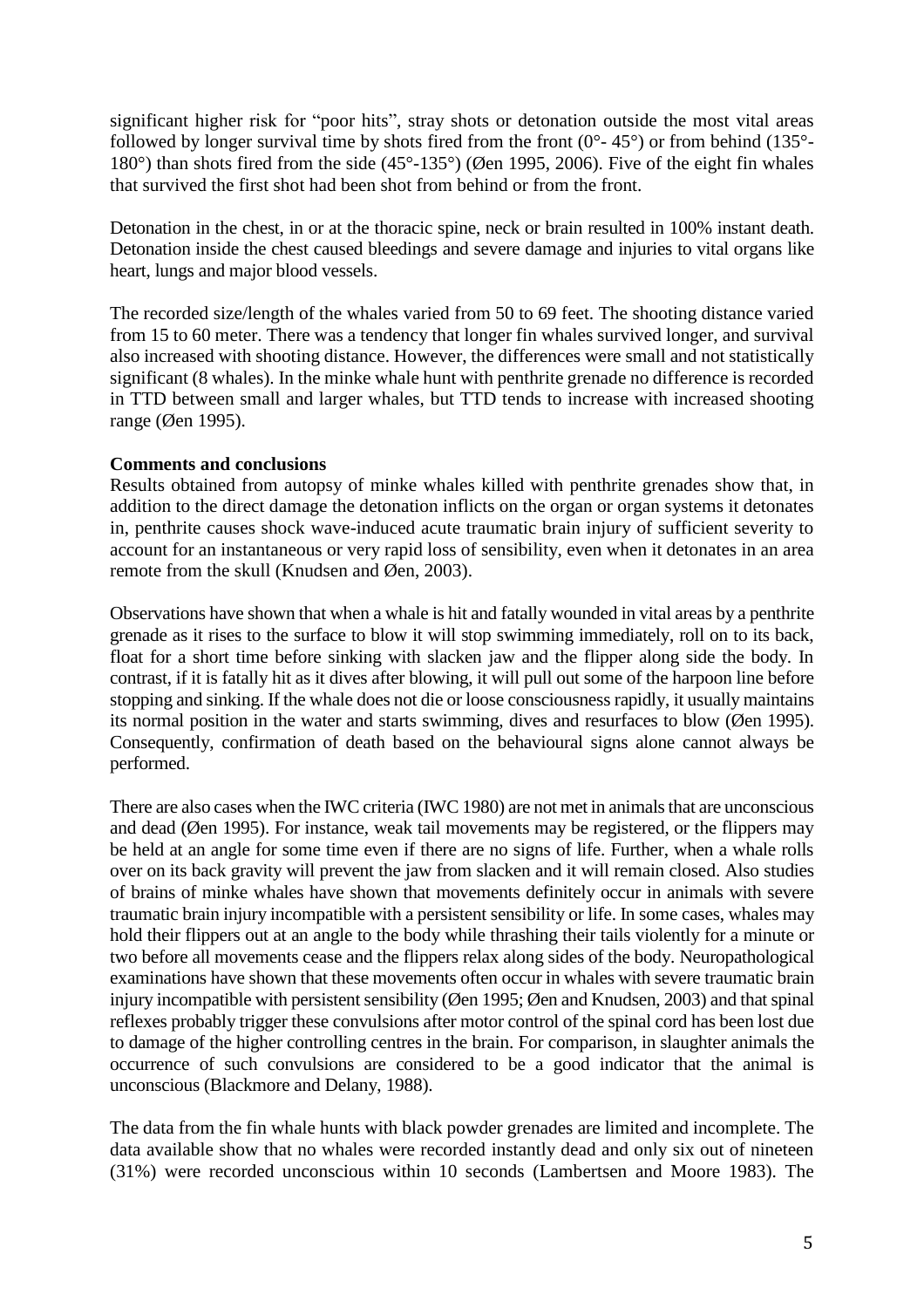recorded data from the hunt with penthrite grenades in 2014 show an instant death rate of 84%, which is slightly higher than recorded for minke whales (Øen 1995; 2006). A direct comparison between black powder and penthrite grenades has some weaknesses due to lack of exact data from the hunt with black powder grenades. Nevertheless, it can be concluded that the killing efficiency of the penthrite grenades used in 2014 is superior to the former black powder grenades. Also the penthrite grenade is far more reliable in function and safer to use for the hunters.

Eight out of 50 whales were not recorded instantly dead and were reshot. The detonation of the first grenade had occurred outside the thoracic area. Five of these whales had been shot from the front or from behind which gives a higher risk of detonation outside the most vital areas. The median TTD for those whales was 8 minutes, which is about the time it takes to re-load the canon, sight in and wait for the opportunity to fire. The electronic sights that were tried and will be implemented in the future hunt improves sighting and may contribute to more accurate shooting.

The videos that were used in cases where the veterinarian had not been on board during the shooting and watched the killing of the whales was helpful with regard to information on the behaviour of the whales and angle of shot. However, video recordings used alone without necropsy of the whales can only be used to make very rough estimates of the TTD.

#### **References**

Blackmore, D.K and Delany, M.W. 1988. *Slaughter of stock. A practical review and guide*. Publication 118. Veterinary Continuing Education, Massey University, New Zealand. pp. 134.

IWC 1980. International Whaling Commission. Report of The Workshop on Humane Killing Techniques for Whales, Cambridge.

Knudsen SK and EO Øen 2003. Blast-induced neurotrauma in whales. Neuroscience Research, 46, 377-386.

Lambertsen RH and MJ Moore 1983. Behavioural and post mortem observations on fin whales killed with explosive harpoons with preliminary conclusions concerning killing efficiency. Rep.Int.Whal.Comn. TC/36/HK3.

NAMMCO 2010. Report of the NAMMCO Expert Group Meeting on assessment of whale killing data  $17 - 18$ February 2010.

Rowsell HC 1979. Assessment of harpooning as a humane killing method in whales. Rep.Int.Whal.Comn.

Øen EO 1995. Killing methods for minke and bowhead whales. Thesis presented for the degree of Doctor Medicinae Veterinariae. Norwegian College of Veterinary Medicine, Oslo, Norway.

Øen EO 2006. Norwegian minke whaling. Research to improve hunting and killing methods for minke whales in Norway. Rep.Int.Whal.Comn. IWC/58/WKM&AWI 25.